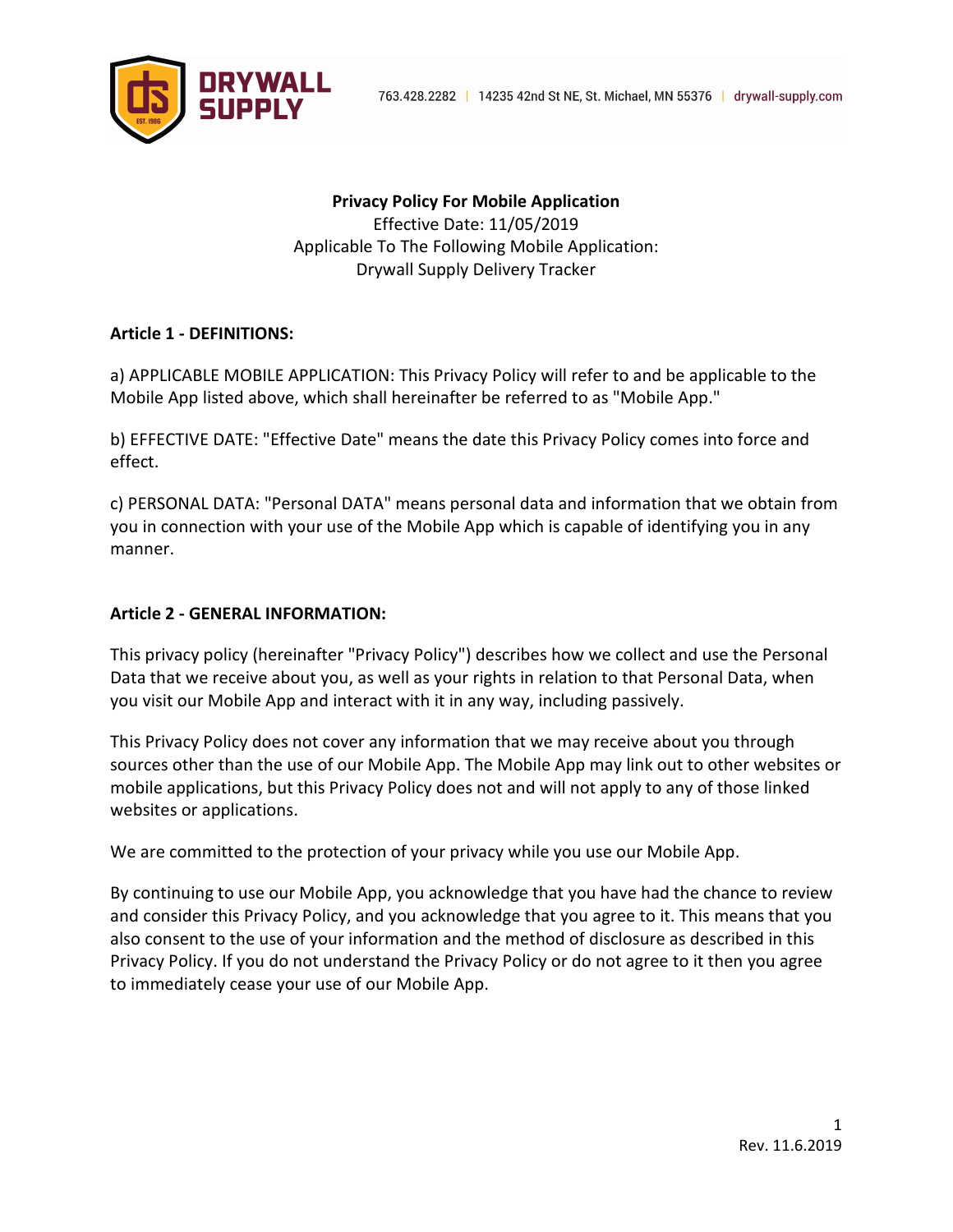### **Article 3 - LOCATION:**

Please be advised the data processing activities take place in the United States, outside the European Economic Area. Data may also be transferred to companies within the United States, but will only be done so in a manner that complies with the EU's General Data Protection Regulation or GDPR. The location where the data processing activities take place is as follows:

Drywall Supply, Inc. 14235 42nd Street NE St. Michael, MN 55376

### **Article 4 - MODIFICATIONS AND REVISIONS:**

We reserve the right to modify, revise, or otherwise amend this Privacy Policy at any time and in any manner. If we do so, however, we will notify you and obtain your consent to the change in processing. Unless we specifically obtain your consent, any changes to the Privacy Policy will only impact the information collected on or after the date of the change. It is also your responsibility to periodically check this page for any such modification, revision or amendment.

### **Article 5 - THE PERSONAL DATA WE RECEIVE FROM YOU:**

Depending on how you use our Mobile App, you will be subject to different types of Personal Data collected and different manners of collection:

**a) Unregistered users:** If you are a passive user of the Mobile App and do not register at all, you may still be subject to certain passive data collection ("Passive Data Collection"). Such Passive Data Collection may include through cookies, as described below, IP address information, location information, and certain browser data, such as history and/or session information.

**b) All users:** The Passive Data Collection which applies to Unregistered users shall also apply to all other users and/or visitors of our Mobile App.

## **Article 6 - THE PERSONAL DATA WE RECEIVE AUTOMATICALLY:**

**Cookies:** We may collect information from you through automatic tracking systems (such as information about your browsing preferences) as well as through information that you volunteer to us (such as information that you provide during a registration process or at other times while using the Mobile App, as described above).

For example, we use cookies to make your browsing experience easier and more intuitive: cookies are small strings of text used to store some information that may concern the user, his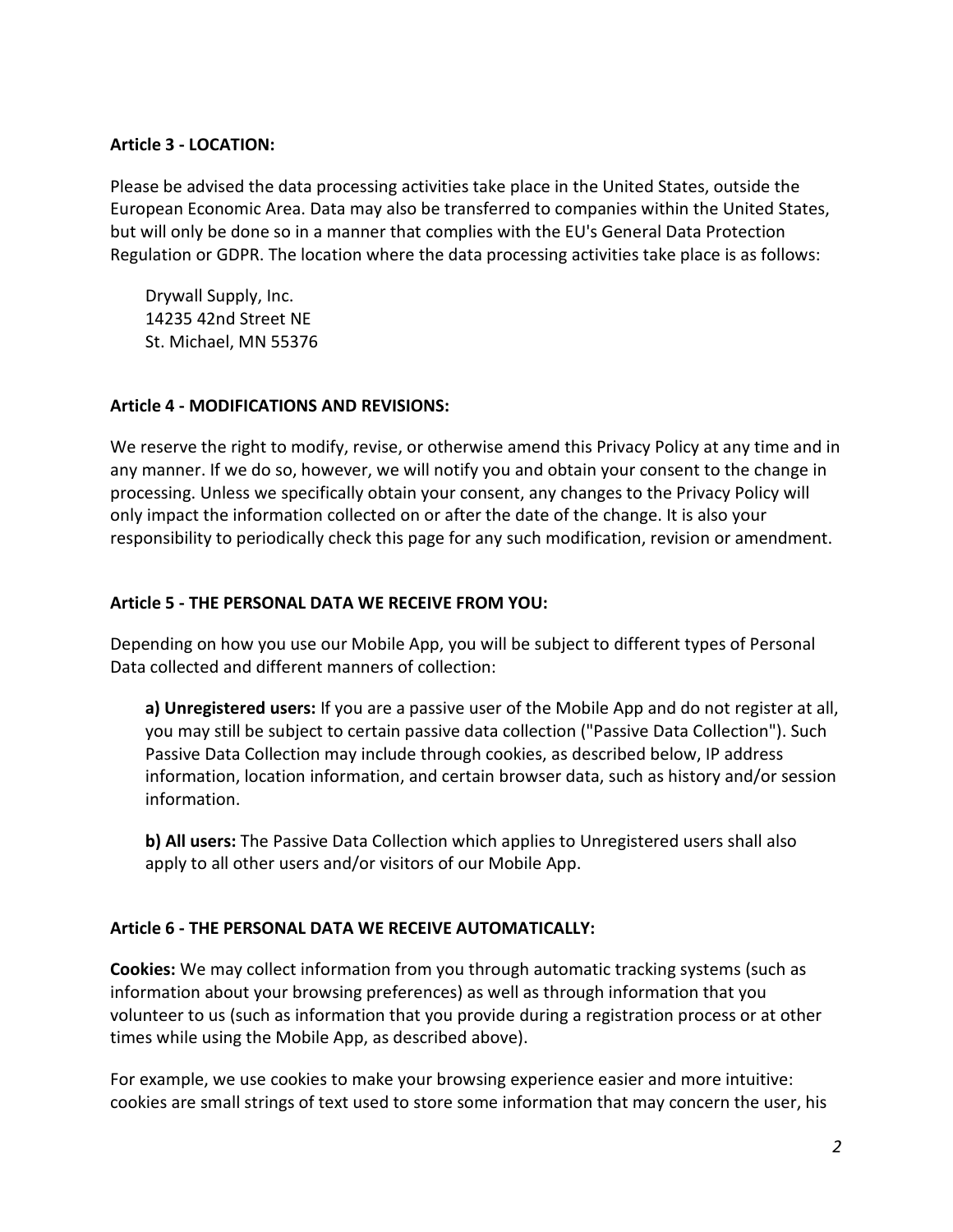or her preferences or the device they are using to access the Internet (such as a computer, tablet, or mobile phone). Cookies are mainly used to adapt the operation of the site to your expectations, offering a more personalized browsing experience and memorizing the choices you made previously.

A cookie consists of a reduced set of data transferred to your browser from a web server and it can only be read by the server that made the transfer. This is not executable code and does not transmit viruses.

Cookies do not record or store any Personal Data. If you want, you can prevent the use of cookies, but then you may not be able to use our Mobile App as we intend. To proceed without changing the options related to cookies, simply continue to use our Mobile App.

**Technical cookies:** Technical cookies, which can also sometimes be called HTML cookies, are used for navigation and to facilitate your access to and use of the site. They are necessary for the transmission of communications on the network or to supply services requested by you. The use of technical cookies allows the safe and efficient use of the site.

You can manage or request the general deactivation or cancelation of cookies through your browser. If you do this though, please be advised this action might slow down or prevent access to some parts of the site.

Cookies may also be retransmitted by an analytics or statistics provider to collect aggregated information on the number of users and how they visit the Mobile App. These are also considered technical cookies when they operate as described.

Temporary session cookies are deleted automatically at the end of the browsing session these are mostly used to identify you and ensure that you don't have to log in each time whereas permanent cookies remain active longer than just one particular session.

**Support in configuring your browser:** You can manage cookie through the settings of your browser on your device. However, deleting cookies from your browser may remove the preferences you have set for this Mobile App.

For further information and support, you can also visit the specific help page of the web browser you are using:

- Internet Explorer: http://windows.microsoft.com/en-us/windows-vista/block-orallow-cookies

- Firefox: https://support.mozilla.org/en-us/kb/enable-and-disable-cookies-websitepreferences

- Safari: http://www.apple.com/legal/privacy/

- Chrome: https://support.google.com/accounts/answer/61416?hl=en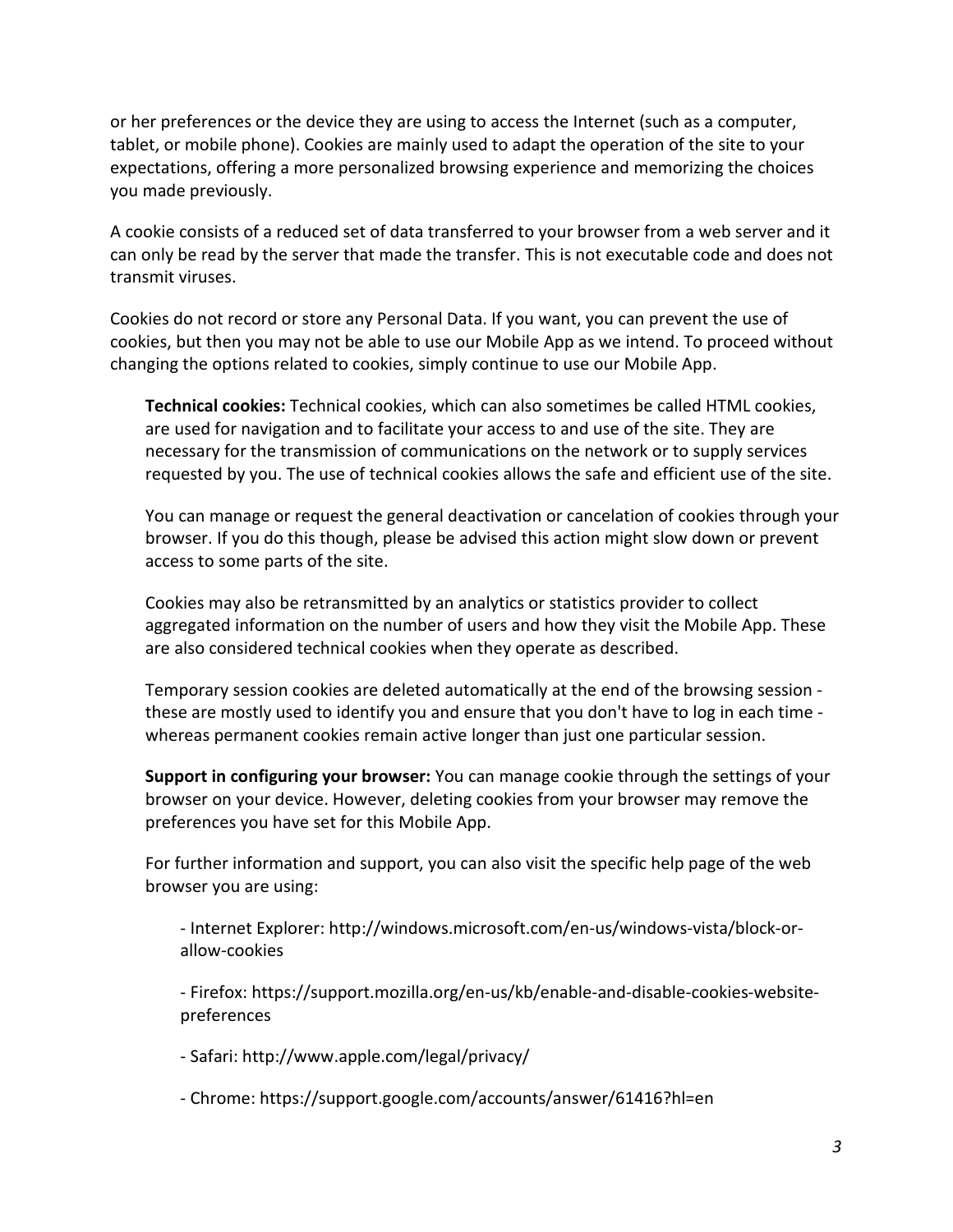- Opera: http://www.opera.com/help/tutorials/security/cookies/

**Log Data:** Like all websites and mobile applications, this Mobile App also makes use of log files which store automatic information collected during user visits. The different types of log data could be as follows:

- internet protocol (IP) address;
- type of browser and device parameters used to connect to the Mobile App;
- name of the Internet Service Provider (ISP);
- date and time of visit;
- web page of origin of the user (referral) and exit;
- possibly the number of clicks.

The aforementioned information is processed in an automated form and collected in an exclusively aggregated manner in order to verify the correct functioning of the site, and for security reasons. This information will be processed according to the legitimate interests of the Data Controller.

For security purposes (spam filters, firewalls, virus detection), the automatically recorded data may also possibly include Personal Data such as IP address, which could be used, in accordance with applicable laws, in order to block attempts at damage to the Mobile App or damage to other users, or in the case of harmful activities or crime. Such data are never used for the identification or profiling of the user, but only for the protection of the Mobile App and our users. Such information will be treated according to the legitimate interests of the Data Controller.

## **Article 7 - HOW PERSONAL DATA IS STORED:**

We use secure physical and digital systems to store your Personal Data when appropriate. We ensure that your Personal Data is protected against unauthorized access, disclosure, or destructions.

Please note, however, that no system involving the transmission of information via the internet, or the electronic storage of data, is completely secure. However, we take the protection and storage of your Personal Data very seriously. We take all reasonable steps to protect your Personal Data.

Personal Data is stored throughout your relationship with us. We delete your Personal Data upon request for cancelation of your account or other general request for the deletion of data.

In the event of a breach of your Personal Data, you will be notified in a reasonable time frame, but in no event later than two weeks, and we will follow all applicable laws regarding such breach.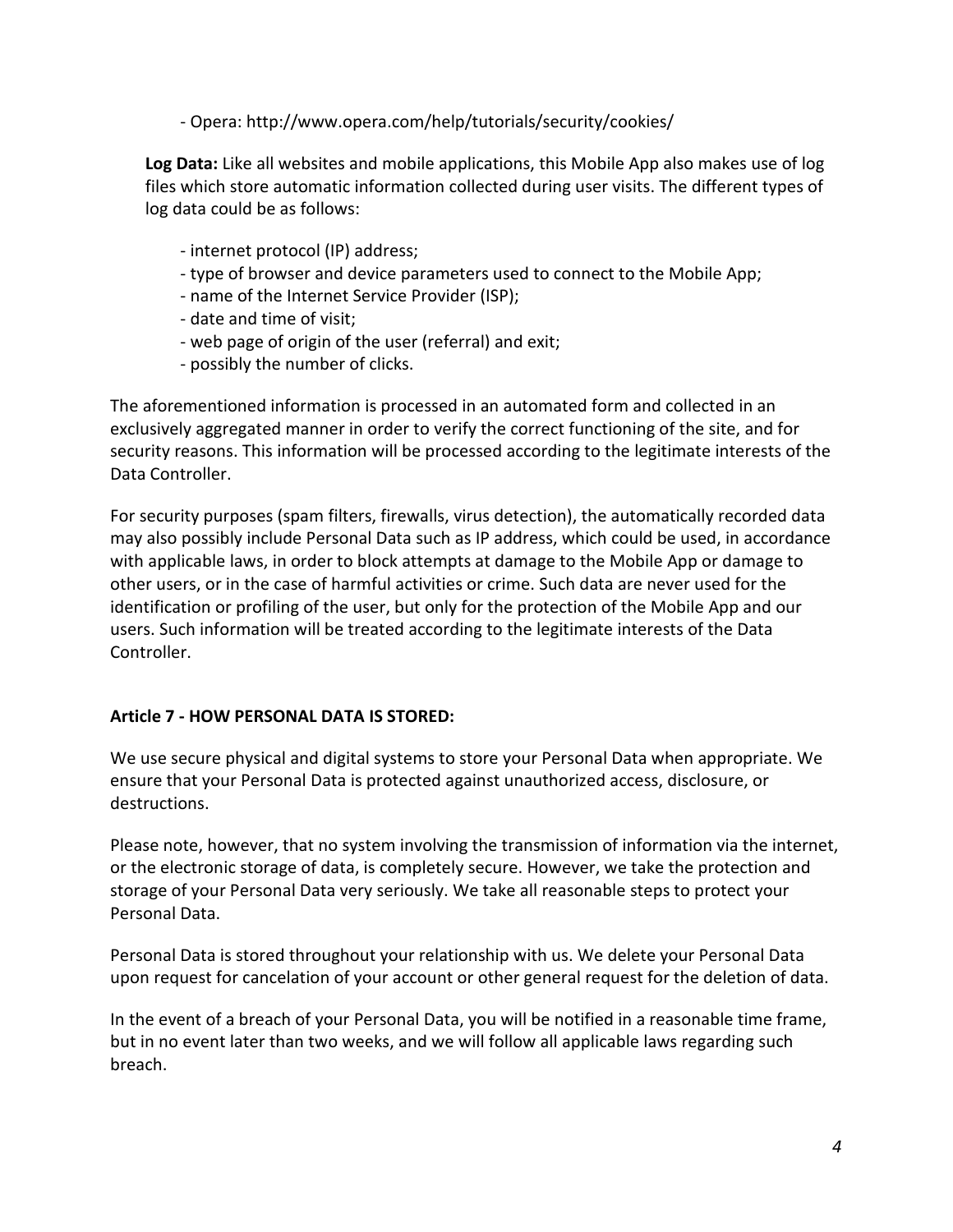## **Article 8 - PURPOSES OF PROCESSING OF PERSONAL DATA:**

We primarily use your Personal Data to help us provide a better experience for you on our Mobile App and to provide you the services and/or information you may have requested, such as use of our Mobile App.

Information that does not identify you personally, but that may assist in providing us broad overviews of our customer base, will be used for market research or marketing efforts. Such information may include, but is not limited to, interests based on your cookies.

Personal Data that may be considering identifying may be used for the following:

- a) Improving your personal user experience
- b) Providing customer service to you

### **Article 9 - DISCLOSURE OF PERSONAL DATA:**

Although our policy is to maintain the privacy of your Personal Data as described herein, we may disclose your Personal Data if we believe that it is reasonable to do so in certain cases, in our sole and exclusive discretion. Such cases may include, but are not limited to:

a) To satisfy any local, state, or Federal laws or regulations

b) To respond to requests, such discovery, criminal, civil, or administrative process, subpoenas, court orders, or writs from law enforcement or other governmental or legal bodies

c) To bring legal action against a user who has violated the law or violated the terms of use of our Mobile App

d) As may be necessary for the operation of our Mobile App

e) To generally cooperate with any lawful investigation about our users

f) If we suspect any fraudulent activity on our Mobile App or if we have noticed any activity which may violate our terms or other applicable rules

## **Article 10 - OPTING OUT OF TRANSMITTALS FROM US:**

From time to time, we may send you informational or marketing communications related to our Mobile App such as announcements or other information. If you wish to opt-out of such communications, you may contact the following email: info@drywall-supply.com. You may also click the opt-out link which will be provided at the bottom of any and all such communications.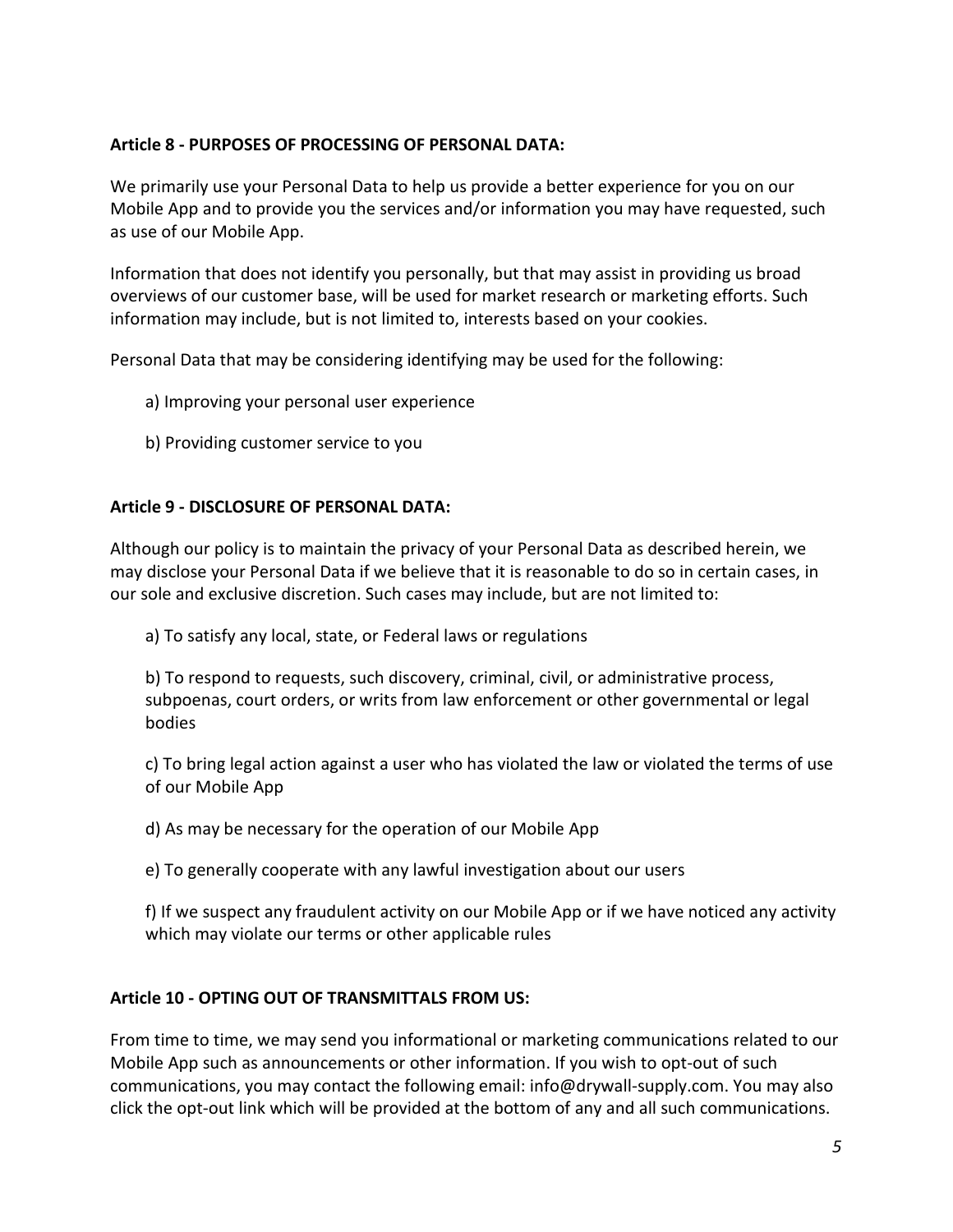Please be advised that even though you may opt-out of such communications, you may still receive information from us that is specifically about your use of our Mobile App or about your account with us.

By providing any Personal Data to us, or by using our Mobile App in any manner, you have created a commercial relationship with us. As such, you agree that any email sent from us or third-party affiliates, even unsolicited email, shall specifically not be considered SPAM, as that term is legally defined.

## **Article 11 - MODIFYING, DELETING, AND ACCESSING YOUR INFORMATION:**

If you wish to modify or delete any information we may have about you, or you wish to simply access any information we have about you, you may reach out to us at the following email address: info@drywall-supply.com.

## **Article 12 - ACCEPTANCE OF RISK:**

By continuing to our Mobile App in any manner, use the Product, you manifest your continuing asset to this Privacy Policy. You further acknowledge, agree and accept that no transmission of information or data via the internet is not always completely secure, no matter what steps are taken. You acknowledge, agree and accept that we do not guarantee or warrant the security of any information that you provide to us, and that you transmit such information at your own risk.

# **Article 13 - YOUR RIGHTS:**

You have many rights in relation to your Personal Data. Specifically, your rights are as follows:

- the right to be informed about the processing of your Personal Dat
- the right to have access to your Personal Data
- the right to update and/or correct your Personal Data
- the right to portability of your Personal Data
- the right to oppose or limit the processing of your Personal Data
- the right to request that we stop processing and delete your Personal Data
- the right to block any Personal Data processing in violation of any applicable law

- the right to launch a complaint with the Federal Trade Commission (FTC) in the United States or applicable data protection authority in another jurisdiction